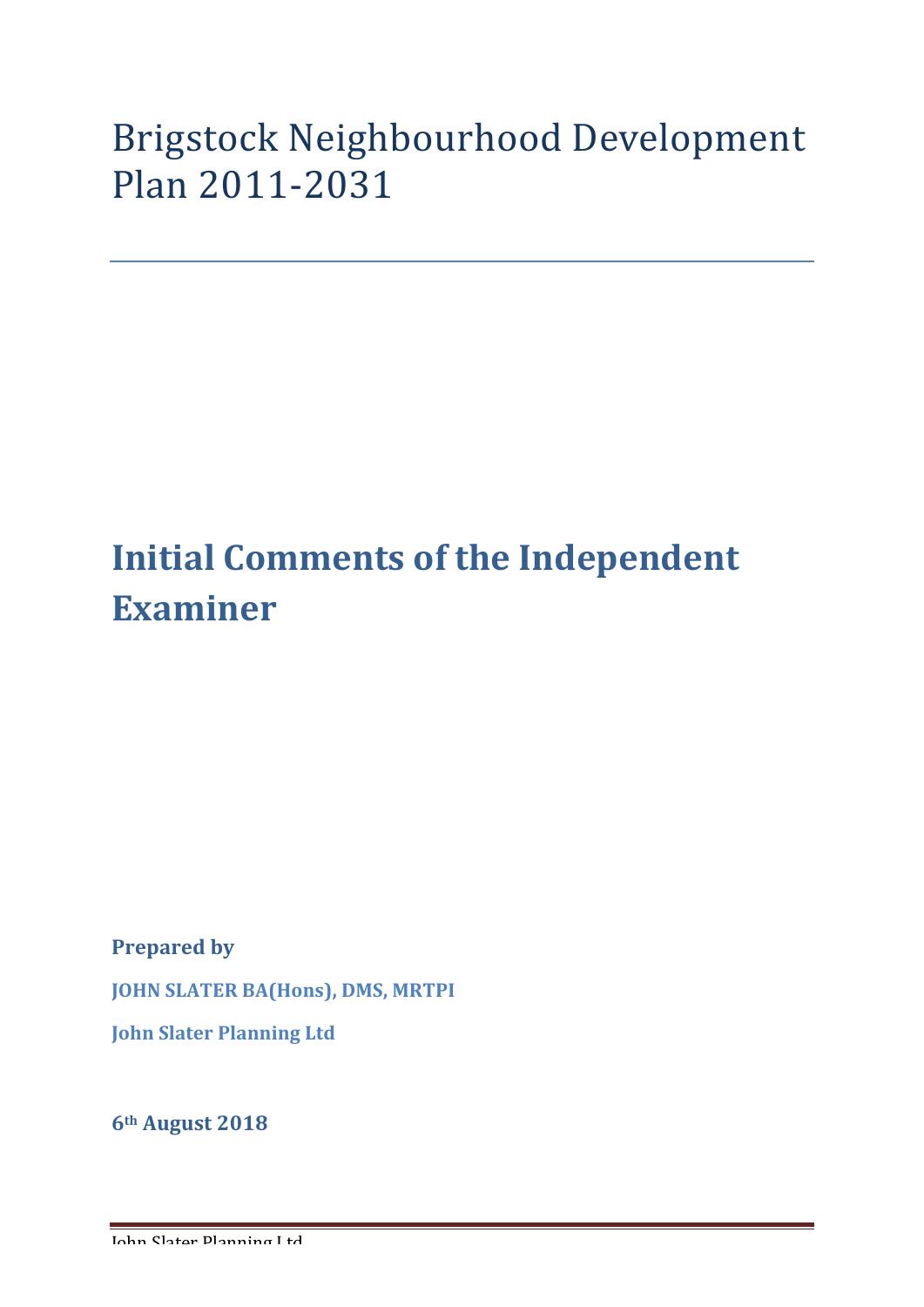- 1) As you will be aware, I have been appointed to carry out the examination of the Brigstock Neighbourhood Development Plan. I have carried out my initial review of the Plan and the accompanying documents that I have been sent. I have visited the village and the surrounding countryside to familiarise myself with the plan area. I have also look at the site assessment material on the evidence base.
- 2) My initial view is that I should be able to deal with the examination of this Plan by the consideration of the written material only, although I do still have to reserve the right to call for a public hearing, if I consider that it will assist my examination.
- 3) There is one issue that I am seeking the views of the Qualifying Body, Brigstock Parish Council, as well as the landowners and the LPA.
- 4) The issue has been prompted by the Regulation 16 representations, submitted by Berrys on behalf of the landowners, A German and F Robinson and it relates to the land between 8 and 14 Grafton Road. On my site visit, I noted that the site has an undeveloped frontage onto Grafton Road, where limited development would, beyond the fact that it is outside the defined village boundary, appears to meet the principles of infill development supported by Policy B2 of the neighbourhood plan. It struck me on my visit that as the site has development on three sides that it would be a sustainable location for development effectively "rounding off" the village. I am aware that the settlement boundary as proposed by the neighbourhood plan, does follow the line shown on the Rural North, Oundle and Thrapstone Local Plan. However, with the development taking place on the opposite side of the road, it seem totally inappropriate for this site to be subject to countryside policies.
- 5) I am therefore minded to recommend an amendment to the settlement boundary around this site but I am seeking parties' views as to where the actual boundary should be drawn.
	- i) Should the new line take out the whole of the parcel of land, so that it all forms part of the settlement?
	- ii) Alternatively, should it line up the settlement boundary so that the rear of the village envelope would be defined by the rear property boundary of the 2 neighbouring properties. That would only place the narrower section of the larger plot between the 2 neighbouring properties, inside the settlement. Such an alignment would raise the question of how the rear land could be accessed, as whilst it appears there is an access way to the rear, I suspect that it is private ownership. It could be argued that including all the land could be making best use of developable land.
- 6) Before making a recommendation, I am inviting the comments of the Parish Council, Berrys on behalf of the landowners and East Northamptonshire Council as LPA. I would be grateful if they could be sent to Michael Burton at ENC within the next 21 days who will then forward them to me by  $28<sup>th</sup>$  August 2018 so that I may conclude my report on the examination.